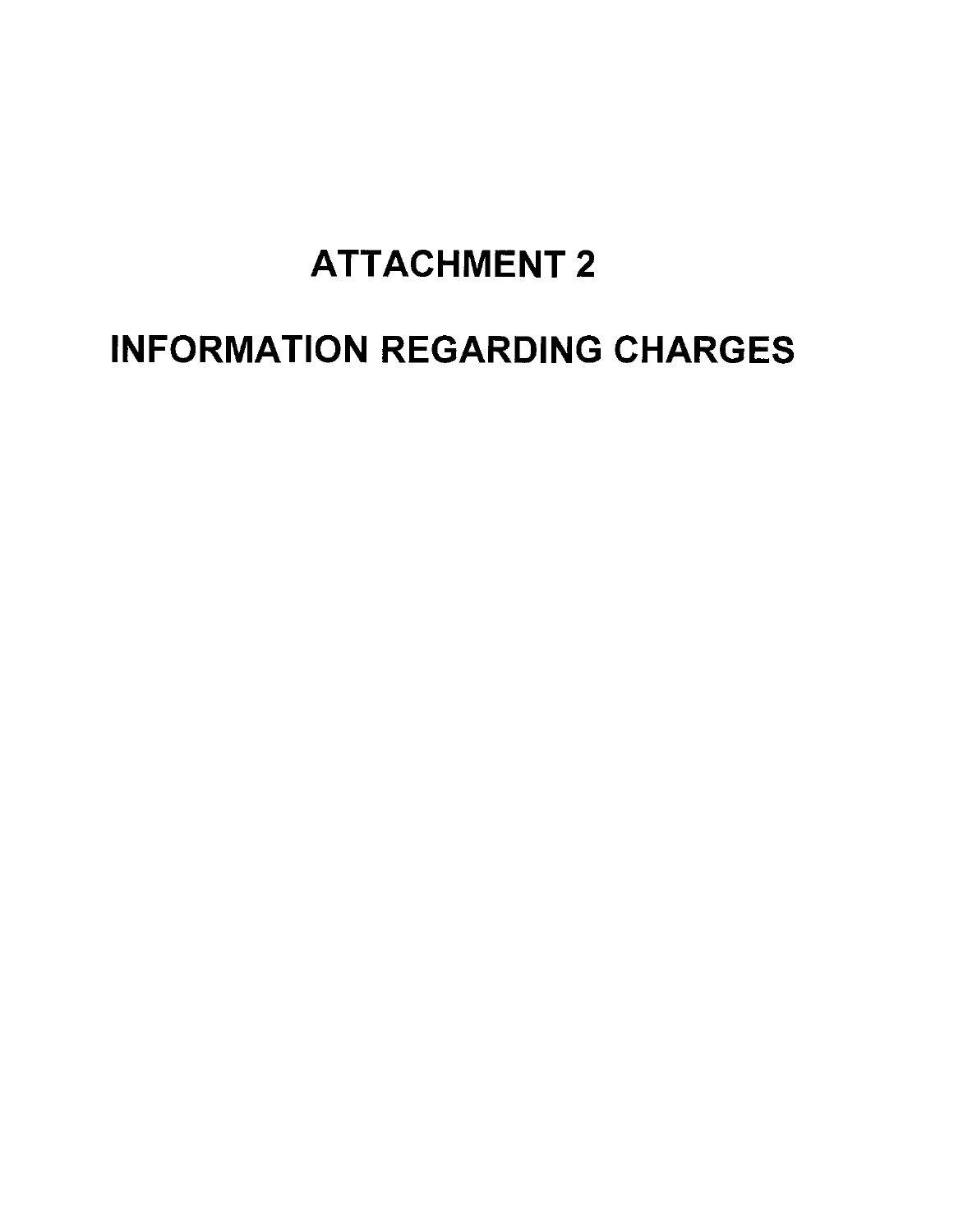## Attachment : MFSMC Average Estimated Charges Policy

| MedStar Franklin Square<br>Medical Center |                                                                                                                                                                                                             | <b>Average Estimated Charges</b>                                                        |      |             |  |  |  |
|-------------------------------------------|-------------------------------------------------------------------------------------------------------------------------------------------------------------------------------------------------------------|-----------------------------------------------------------------------------------------|------|-------------|--|--|--|
| Date Created:                             | 03/28/2017                                                                                                                                                                                                  | Version:                                                                                | 2    | Page 1 of 2 |  |  |  |
| Date Approved:                            | 03/28/2017                                                                                                                                                                                                  | Document Number:                                                                        | 4265 |             |  |  |  |
| Date Effective:                           | 03/28/2017                                                                                                                                                                                                  |                                                                                         |      |             |  |  |  |
| Purpose:                                  | The purpose of this policy is to define the procedure for informing prospective<br>patients of the estimated average charge for an admission and/or procedure at<br>MedStar Franklin Square Medical Center. |                                                                                         |      |             |  |  |  |
| <b>Content Owner:</b>                     | Mills, Linker                                                                                                                                                                                               |                                                                                         |      |             |  |  |  |
| Approved By:                              | Strassner, Larry                                                                                                                                                                                            |                                                                                         |      |             |  |  |  |
| Affected<br>Departments                   | Finance, Marketing, Patient Access                                                                                                                                                                          |                                                                                         |      |             |  |  |  |
| common-procedures/                        |                                                                                                                                                                                                             | Links: http://www.medstarfranklinsquare.org/our-hospital/estimated-average-charges-for- |      |             |  |  |  |

### POLICY:

Hospital rates in the State of Maryland are regulated by the Health Services Cost Commission (HSCRC). The HSCRC sets rates for all payers including Medicare and Medicaid. Patients are informed of estimated average charges for common inpatient and outpatient services at MedStar Franklin Square Medical Center via the hospital's website. These charges are estimates and may change without notice. The actual cost of care may be higher or lower depending on the patient's unique circumstances, such as length of stay in the hospital and complexity of their medical condition. These charges will be updated quarterly.

#### PROCEDURE:

A list of common inpatient and outpatient procedures are maintained on the hospital's website and can be accessed through the following:

http://www.medstarfranklinsquare.org/our-hospital/estimated-average-charges-for-commonprocedures/

A written copy of a representative list of services and prices is also available in the hospital's Financial Counseling Department. Associates handling inquiries will be trained on the policy and procedure, and how to manage patient's questions about average estimated charges.

- 1. This information is reviewed and updated regularly and is based on the average charge for twelve months based on procedure code.
- 2. Patients with questions about this information are also directed to contact the MedStar Patient Financial Services office at (410) 933-8200 or toll free (866) 423-2734 during normal business hours (6:30 AM to 5:00 PM EST).
	- a. A trained patient financial services representative will facilitate response to the patient's inquiry.
	- b. Information requested will be responded to within 24 hours of contact. The intent is to respond by no less than the end of the next business day.